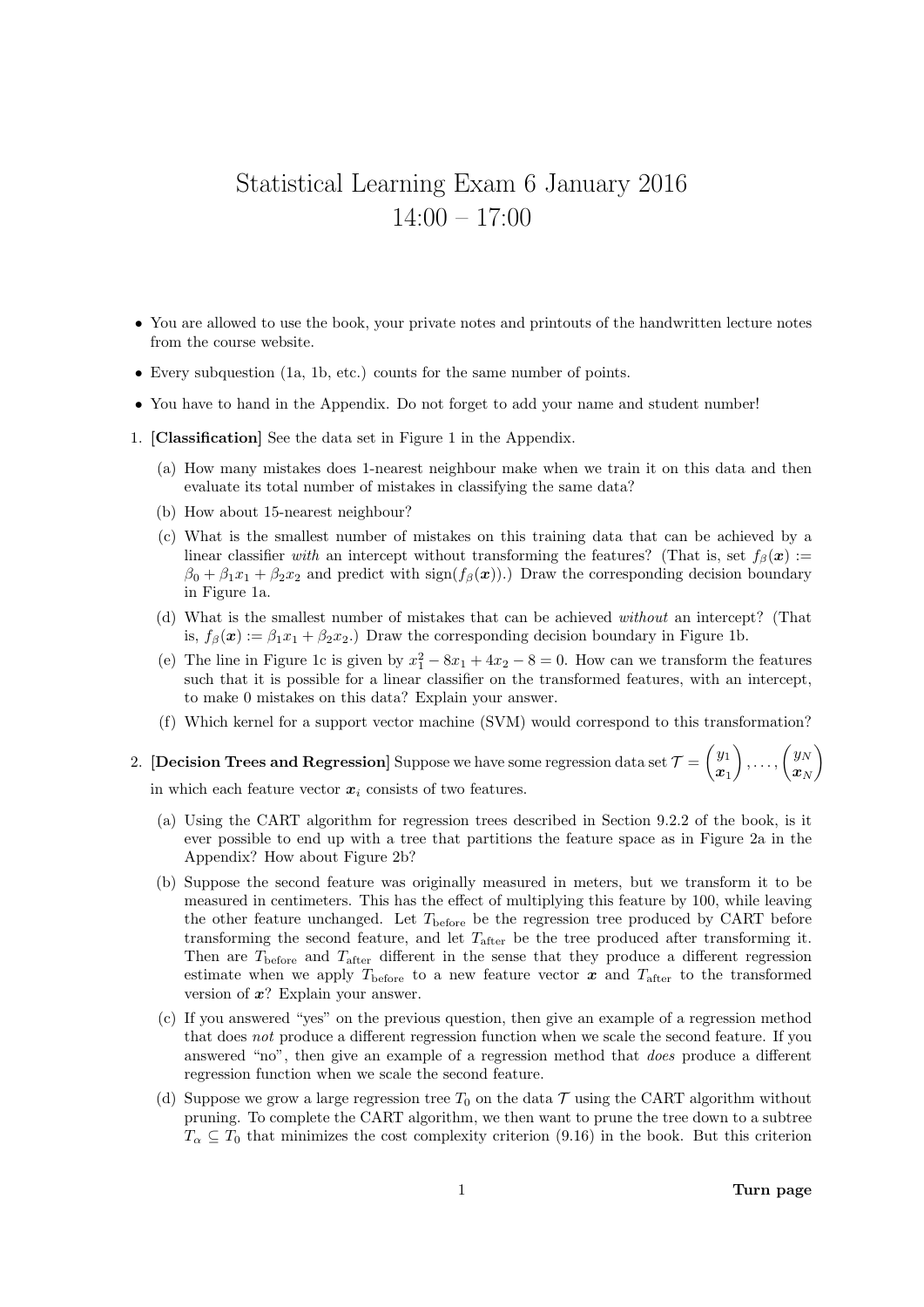depends on a tuning parameter  $\alpha \geq 0$ , so we perform 5-fold cross validation by randomly partitioning  $\mathcal T$  into 5 subsets of (approximately) equal size. For each  $\alpha$  from a range of values  $\alpha = 0.01, 0.02, \ldots, 10.00$ , we minimize (9.16) over 4 of the subsets and we measure the prediction error of the resulting tree  $T_{\alpha}$  on the remaining hold-out subset. We then average the prediction errors over the 5 possible choices of the hold-out subset, and select the  $\alpha$  that predicts best on average. What is wrong with this way of doing cross-validation and what would be the correct way? (Assume that the chosen range of values for  $\alpha$  is appropriate.)

- 3. [Clustering] Consider clustering with the K-means algorithm.
	- (a) If we choose the number of clusters  $K$  to be between 1 and 10, which value for  $K$  do you expect to give the smallest sum of squared distances

$$
\sum_{k=1}^{K} \sum_{i:C(i)=k} ||x_i - \bar{x}_k||^2
$$
 (1)

for the data in Figure 3 after running K-means? Here  $C(i)$  is the cluster assigned to data point  $x_i$ , and  $\bar{x}_k$  is the mean of the k-th cluster. NB Don't forget that the book contains a mistake in the definition of K-means: K-means aims to minimize  $(1)$ , not  $(14.31)$  from the book.

Suppose we get classification data with two classes, so now we are in a supervised learning setting with labeled data

$$
\begin{pmatrix} y_1 \\ x_1 \end{pmatrix}, \ldots, \begin{pmatrix} y_N \\ x_N \end{pmatrix}.
$$

We want to pre-process our data to add an extra feature as follows: First we cluster the feature vectors  $x_1, \ldots, x_N$  with K-means for  $K = 2$ , which gives us 2 cluster means  $\bar{x}_1$  and  $\bar{x}_2$ . And then, for any feature vector  $x$ , we add an additional feature which is the index of the cluster mean that is closest to x. So, for example, if x is closer to  $\bar{x}_2$  than to  $\bar{x}_1$ , then we extend x with an extra feature that has value 2.

- (b) Give a probability distribution for  $(x, y)$  for which you expect the extra feature to be useful for classification, and explain your answer. As part of your explanation, draw an approximate picture of the type of data generated by your probability distribution.
- (c) Give a probability distribution for  $(x, y)$  for which you do not expect the extra feature to be useful for classification, and explain your answer. As part of your explanation, draw an approximate picture of the type of data generated by your probability distribution.

## 4. [General]

(a) Kaggle.com organizes online machine learning competitions on supervised learning tasks like classification, regression, etc. For each competition they split their data into three parts: a train set, which is released to the competitors; a test set which is not released and which is used to evaluate the submitted methods once the competition has finished; and finally a small leader board set, which is also not released. While the competition is running, competitors can make a preliminary submission and then their error on the leader board set is published on the leader board web page, which thereby acts as a high score list.

When kaggle.com started their competitions, they often observed the following phenomenon: some competitors would make many preliminary submissions with different settings for a large number of hyperparameters<sup>1</sup>. They would then find hyperparameters for which they got a very small error on the leader board data set, and therefore appear to be much better than everybody else. But after the competition finished, these competitors performed much worse on the test data than on the leader board data, and ended up losing to other competitors that did not make so many preliminary submissions. Please explain what was happening.

<sup>&</sup>lt;sup>1</sup>Hyperparameters are, for example, the parameter  $\lambda$  in ridge regression or the Lasso, or the value for K in K-nearest neighbour.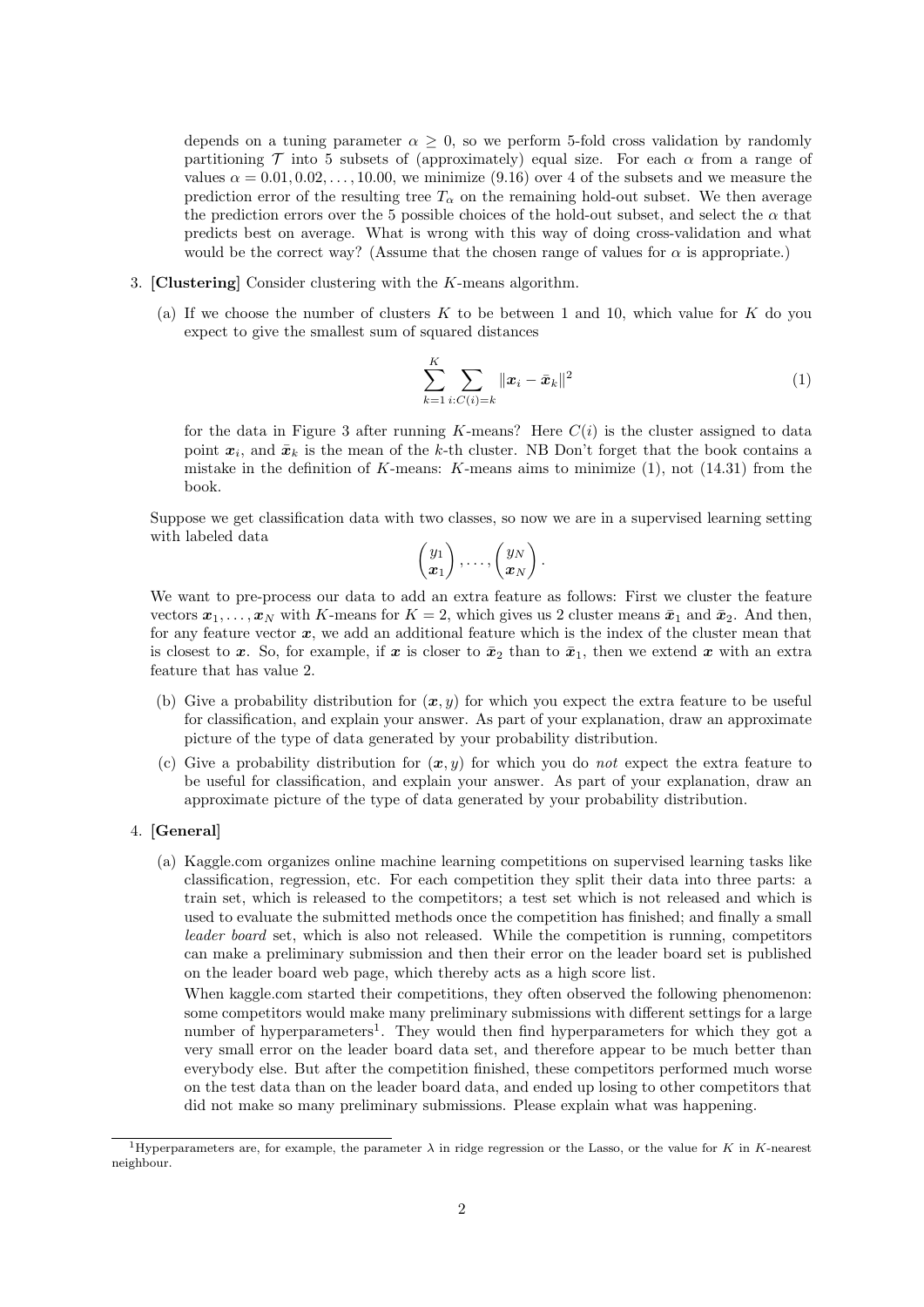## Appendix to the Statistical Learning Exam 6 January 2016

Name:

Student number:



(c) A line that perfectly separates the two classes

Figure 1: Four times the same classification data set for binary classification with two features. For concreteness, let us say that the '+'-symbols have label +1 and the circles have label −1. The exact location of each symbol is its center. (You can use Figure 1d as a backup in case you make a drawing mistake in one of the other figures.)